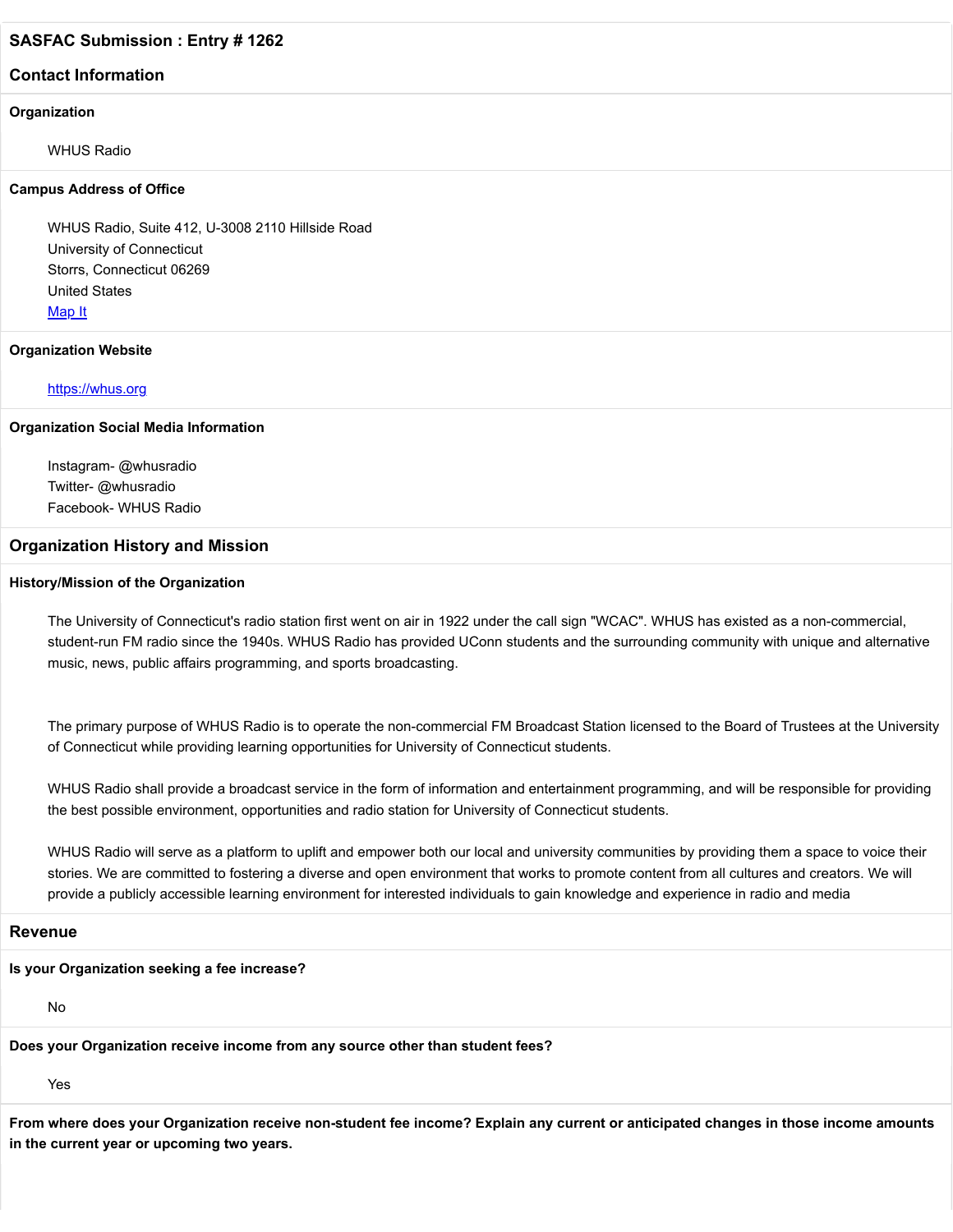Currently our station receives revenue from our contractual services from our tower from Verizon, AT & T and CT Public.

Our station also receives additional income from ticket sales from concerts and interest revenue.

#### **Organization Structure and Payroll**

#### **Organizational Chart and Supplemental Excel Sheet**

• [org-chart.pdf](https://trusteeorgsupport.uconn.edu/index.php?gf-download=2022%2F02%2Forg-chart.pdf&form-id=18&field-id=13&hash=6c7432071b1d6f32715a07cd7f3bddad546d00e889e160e92c542a9eb44cf5e5)

#### **Does your Organization pay any elected or appointed student leaders?**

Yes

#### **Elected Student Officers: What is the history and rationale for paying each position?**

WHUS Radio recognizes that students comes from diverse backgrounds. In an effort to be as inclusive as possible, student-leadership positions are compensated to allow all individuals to participate, including those who might otherwise be prevented from involvement due to financial constraints. Additionally, the time and energy student leaders commit to the organization is incredibly valuable, as it permits WHUS Radio to offer a wide variety of media opportunities not found any elsewhere on campus.

#### **Appointed (hired) Student postions: What is the history and rationale for paying each position?**

These appointed positions tend to be much more fluid and variable from year to year, depending on the current needs of the organization. Each position is responsible for a smaller content department. Assistant positions may also be requested by department heads so as to help and train.

#### **Does your Organization pay any non-student staff?**

Yes

#### **What is the history and rationale for paying each non-student staff position?**

The Program Coordinator and the Financial Assistant are University Professional employees, co-supervised by the General Manger and the Department of Student Activities.

The Chief Operator is a contracted professional employee. The position is required by the Federal Communications Commission (FCC) regulations. The Chief Operator is wholly responsible for the FM signal. The Chief Operator is on-call 24/7 for emergency tower and transmitter issues, and performs regular maintenance. This contract is renewed annually, and is on file at the Student Activities Business Office.

#### **Activity Participation**

#### **Who is eligible to participate in your activities?**

- Undergraduate students of a specific campus
- All undergraduate students across all campuses
- Graduate students of a specific program(s)
- All graduate students across all campuses
- Faculty/Staff  $\bullet$
- Community Members/Guests

**Please describe how students (number and/or percentage) utilize your services and/or participate in your activities?**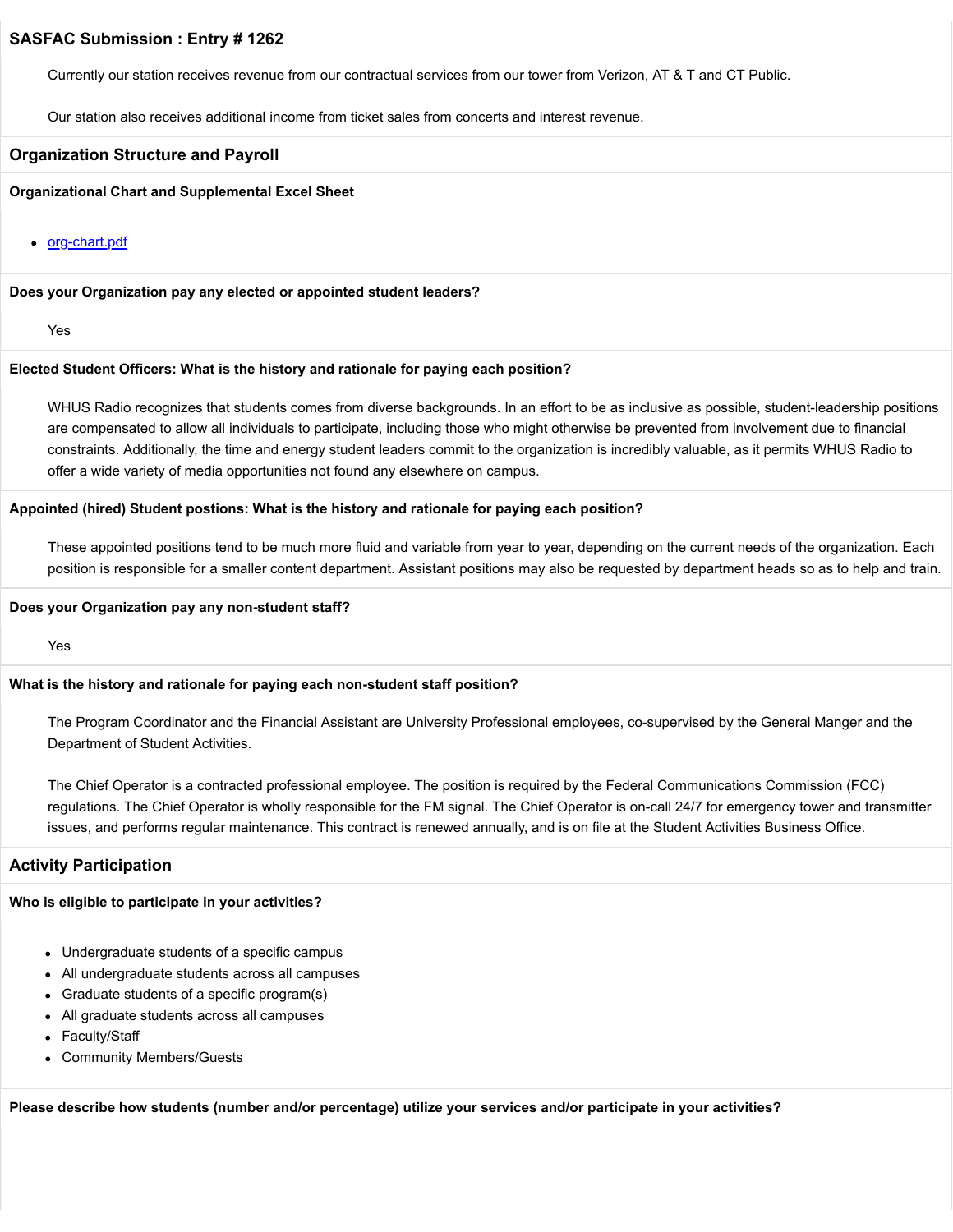WHUS Radio offers a wide range of services inducing relevant and accessible programming, a welcoming and diverse environment to gain firsthand experience and make connections in the fields of broadcasting, marketing, music, news, and resources to accomplish a wide range of creative projects to the student body at the University of Connecticut as well as the greater community.

In Spring 2022, our active staff list (defined as regular involvement with one or more departments) was approximately 125 members, comprised of music, DJs, producers, newscasters, sportscaster, audio engineers, and talk content producers. There is overlap between these departments, including our events and promotions departments. There are 20 members involved in the management and leadership of the organization. Approximately 35 out of our 125 members are community members (including graduate student and UConn faculty and staff)

#### **Please describe how faculty/staff (number and/or percentage) utilize your services and/or participate in your activities?**

WHUS Radio offers a wide range of services inducing relevant and accessible programming, a welcoming and diverse environment to gain firsthand experience and make connections in the fields of broadcasting, marketing, music, news, and resources to accomplish a wide range of creative projects to the student body at the University of Connecticut as well as the greater community.

In Spring 2022, our active staff list (defined as regular involvement with one or more departments) was approximately 125 members, comprised of music, DJs, producers, newscasters, sportscaster, audio engineers, and talk content producers. There is overlap between these departments, including our events and promotions departments. There are 20 members involved in the management and leadership of the organization. Approximately 35 out of our 125 members are community members (including graduate student and UConn faculty and staff)

#### **Please describe how members of the local community (number and/or percentage) utilize your services and/or participate in your activities?**

WHUS Radio offers a wide range of services inducing relevant and accessible programming, a welcoming and diverse environment to gain firsthand experience and make connections in the fields of broadcasting, marketing, music, news, and resources to accomplish a wide range of creative projects to the student body at the University of Connecticut as well as the greater community.

In Spring 2022, our active staff list (defined as regular involvement with one or more departments) was approximately 125 members, comprised of music, DJs, producers, newscasters, sportscaster, audio engineers, and talk content producers. There is overlap between these departments, including our events and promotions departments. There are 20 members involved in the management and leadership of the organization. Approximately 35 out of our 125 members are community members (including graduate student and UConn faculty and staff)

# **Please upload your Organization's Quickbooks Profit & Loss Report Standard Last Fiscal Year (FY 21)**

[WHUS-Financial-Reports-2021\\_06\\_30.pdf](https://trusteeorgsupport.uconn.edu/index.php?gf-download=2022%2F02%2FWHUS-Financial-Reports-2021_06_30.pdf&form-id=18&field-id=62&hash=6afbaf9ec10ffef9d20e95c871055759e16cda5d5dedd5d5b71293dba1f4918a)

# **Please upload your Organization's FY 22 Budget**

• [FY-2022-Budget-revised-7\\_27\\_2021.xlsx](https://trusteeorgsupport.uconn.edu/index.php?gf-download=2022%2F02%2FFY-2022-Budget-revised-7_27_2021.xlsx&form-id=18&field-id=65&hash=0e9b8d872a364ed56949a973670318145ef1384ce60e45d60cc87929f5dbf2ea)

# **Please upload your Organization's Quickbooks Profit & Loss Report Standard Last Fiscal Quarter (FY 22 July 1-Sept 30)**

[Untitled-document-1.pdf](https://trusteeorgsupport.uconn.edu/index.php?gf-download=2022%2F02%2FUntitled-document-1.pdf&form-id=18&field-id=64&hash=f7f76bb0e76f2e024c8d3d00713aea7335ca12bb76baf70ccab341173b9cb22f)

# **Expenditures**

#### **Briefly describe the programs and services you provide for your constituents that serve as the primary focus of your Organization.**

WHUS provides extensive-live coverage of UConn sporting events which is an important aspect of our station operations that provides in-depth, play-by-play coverage of soccer, baseball, hockey, basketball, and other sports. WHUS Radio hosts a variety of events throughout the year, such as lecture and concerts, with the intent of bringing diverse music and ideas to campus.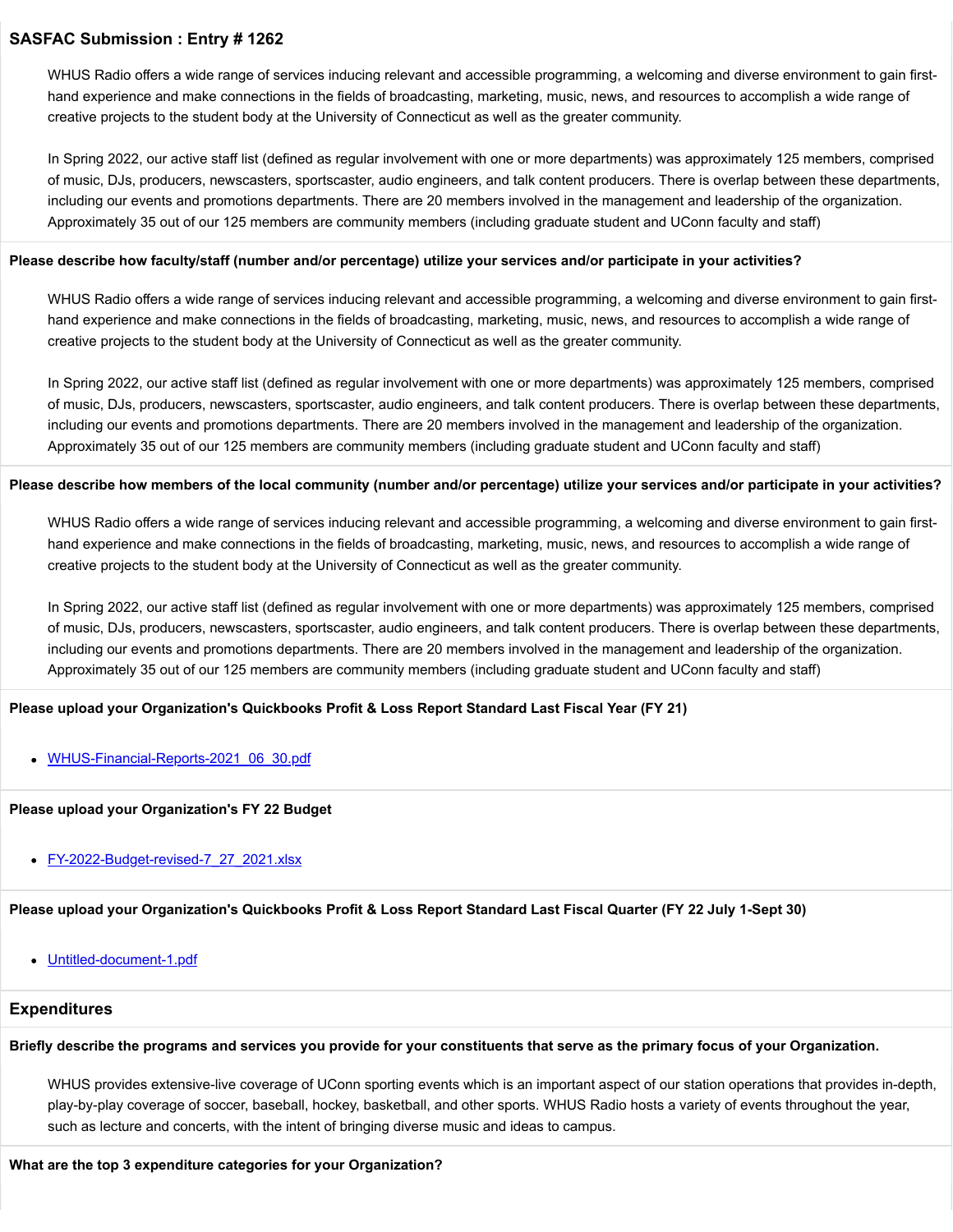- 615.2- Contractual Services- Events/Programs
- 624- Travel
- 626- Equipment/Capital

# **Please explain significant changes in the operating budget (spending plan) for this fiscal year starting 7/1/21 when compared to the previous years budget. What are the short-term goals for the organization?**

Our organization increased the amount we had dedicated towards travel, events, promotion, equipment and software. This was due to the shift back into in-person events, we needed to increase the amount of funds available to provide adequate services to the undergraduate body. Travel, events and promotion are all items that would go up do to there not being much of these in the previous fiscal year. For equipment and software, our organization is working to spend our large surplus through a studio upgrade process that has started within the previous fiscal year, with the hope to be done by FY 23.

- 1. WHUS would like to increase the amount of events that are hosted along with increasing the production value of our concerts.
- 2. WHUS would like to improve and increase it's presence on campus through increased promotional material and advertising.
- 3. WHUS would like to identify all equipment for the student upgrade process to being the purchasing process.

#### **What (if any) are the timing anomalies with regard to the reported income/expenditures?**

Nothing to report.

# **Fund Balance**

**If your Organization should carry over funds from one year to the next, what is the ideal (minimum) level of that fund balance and what is the justification for that amount?**

The idea minimum level that we would hope to have would be 155,000 prior to revenue. This is because we would like to leave the next board has a comfortable amount of money to operate on. This includes payroll and concert production which are rather large expenditures.

**If your organization is carrying a fund balance above the ideal/minimum level - what planned expenditures are budgeted (in which upcoming fiscal year)with the intention to bring down the fund balance to ideal levels?**

Currently our organization is in the process of spending our surplus amount. This is being done by planning a studio upgrade process and increasing the budget we have set for concert production, promotion, and payroll.

FY 22: 277,166 FY 23: 153,615 FY 24: 30,064

# **Projections and Future**

#### **Please upload your Organization's FY 23 and FY 24 Budget Projections**

[FY-2023-Budget-revised-1\\_21\\_2022-Budget-Projections.pdf](https://trusteeorgsupport.uconn.edu/index.php?gf-download=2022%2F02%2FFY-2023-Budget-revised-1_21_2022-Budget-Projections.pdf&form-id=18&field-id=63&hash=7a46d3d19b85fdf3694268742bfd0fca85586f233853d335eb64d211450a3ad5)

# **What are your Organizational priorities that are reflected in your projected budgets for the next two fiscal years?**

The main priorities are increasing our campus presence and creating more ways for students to get involved with our station. This is seen through the types of programming we have to offer and are seeking to bring to campus. With our plan to upgrade our studio's for the student body we hope this can bring a new wave of students interested in media into our active members. This is to ensure that we have the most updated technology to offer to our students to create the most effective learning environment.

**Is there any additional information that the Committee should be aware of when reviewing your budget documentation?**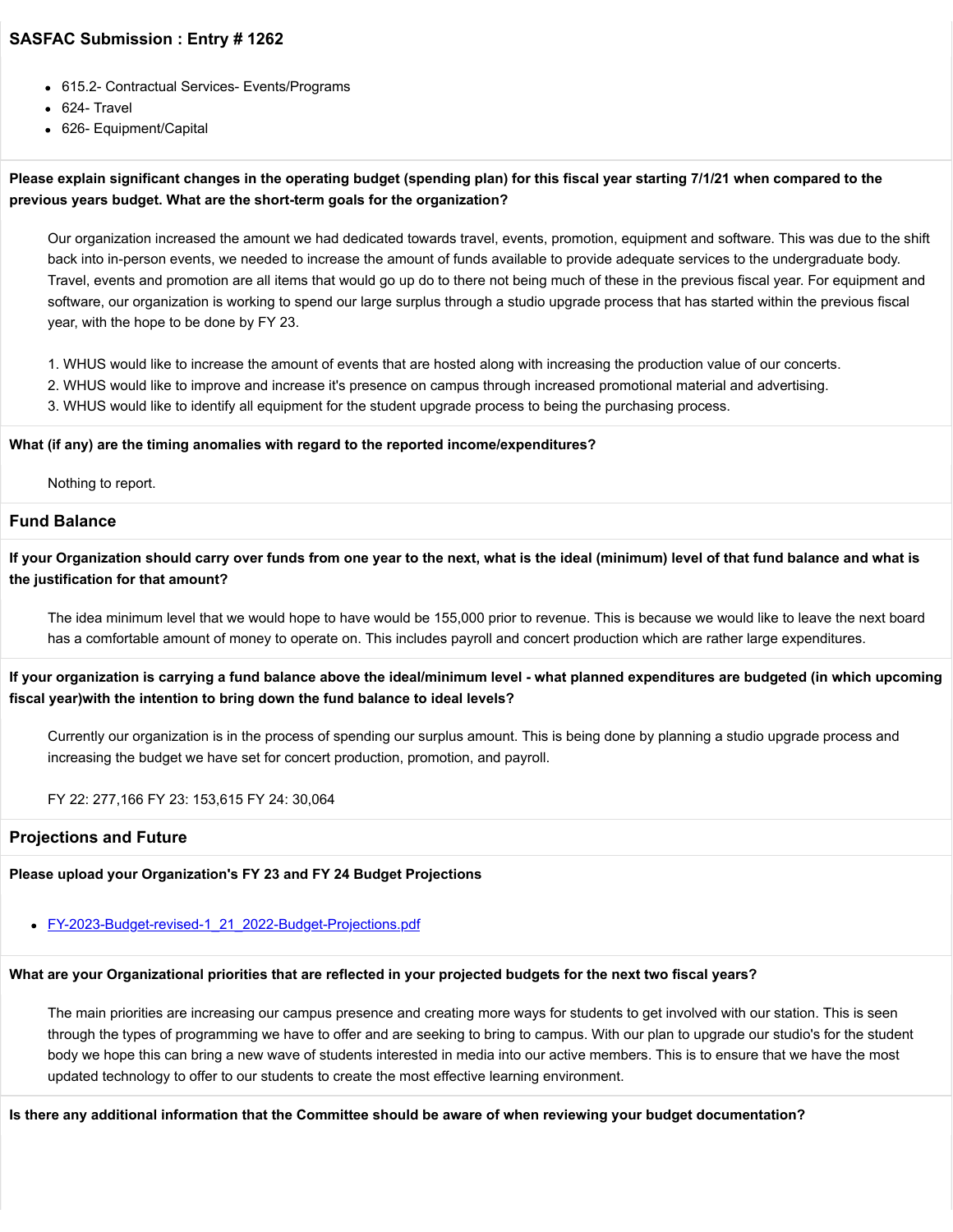Our organization had issue with quick and informed TSOS as soon as they could, we will work to make any corrections needed. We had a difficult transition after our financial assistant retired, we are working on reorganizing our workflow to have a student position for all financial needs. We hope that this will aide future boards to avoid similar problems.

#### **Date the Organization will be holding (or already held) a public budget forum:**

#### 12/03/2021

**Have you received TSOS comments and had an opportunity to amend or edit your submission?**

Yes

**Date that TSOS comments were recieved**

02/16/2022

#### **Date of formal Organization Budget vote**

02/21/2022

**Please upload a copy of your meeting minutes reflecting an affirmative SASFAC vote.**

• [BoardVoteDoc.pdf](https://trusteeorgsupport.uconn.edu/index.php?gf-download=2022%2F02%2FBoardVoteDoc.pdf&form-id=18&field-id=57&hash=ff9687a3244a743b2dff88a25159a6f1f88243a890d881e99f9b750c82a88dff)

# **Notes**



**Final Submission (ID: 6192b0dd0caad)**

added 4 hours ago

WordPress successfully passed the notification email to the sending server.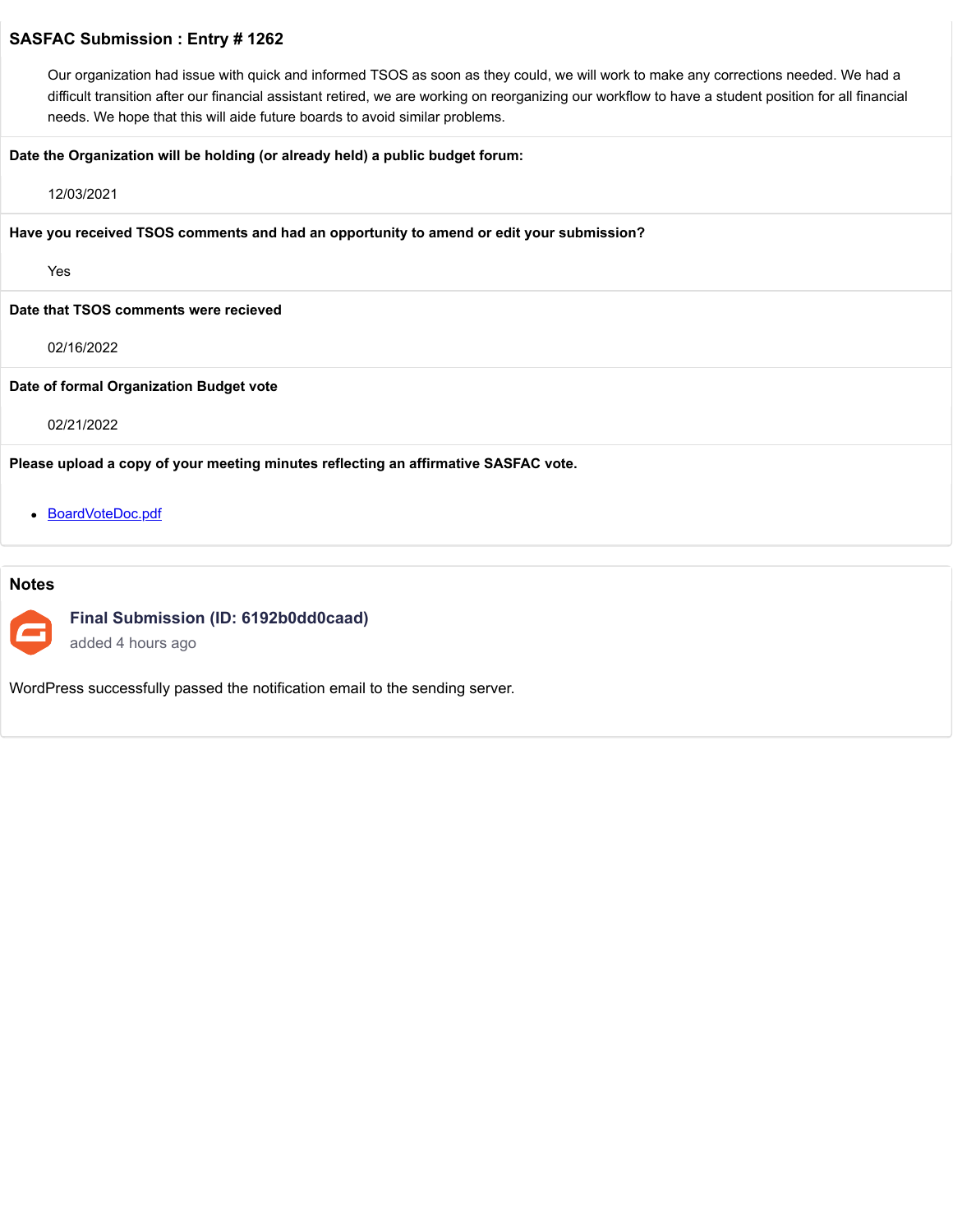| <b>Position/Title</b>      | <b>SOLID Equivalent</b>                       | <b>Authorized Signer?</b> | <b>Time Approver?</b> | Paid?                     | \$/hr      | <b>Authorized to Work?</b> |                         |                   |                     |                        |                     |  |
|----------------------------|-----------------------------------------------|---------------------------|-----------------------|---------------------------|------------|----------------------------|-------------------------|-------------------|---------------------|------------------------|---------------------|--|
|                            |                                               |                           |                       |                           |            | <b>Summer Break</b>        | <b>Fall Semester</b>    | <b>Fall Break</b> | <b>Winter Break</b> | <b>Spring Semester</b> | <b>Spring Break</b> |  |
| <b>General Manager</b>     | President/Secretary                           | Yes                       | Yes                   | Yes                       | $15.4$ Yes |                            | Yes                     | Yes               | Yes                 | Yes                    | Yes                 |  |
| <b>Operations Manager</b>  | Treasurer/VP                                  | Yes                       | Yes                   | Yes                       | 15.4       | Yes                        | Yes                     | Yes               | Yes                 | Yes                    | Yes                 |  |
| Program Director           |                                               | Yes                       |                       | Yes                       | $15.4$ Yes |                            | Yes                     | Yes               | Yes                 | Yes                    | Yes                 |  |
| <b>Training Director</b>   |                                               | Yes                       |                       | Yes                       | $15.4$ Yes |                            | Yes                     | Yes               | Yes                 | Yes                    | Yes                 |  |
| <b>Promotions Director</b> |                                               |                           |                       | Yes                       | $15.4$ Yes |                            | Yes                     | Yes               | Yes                 | Yes                    | Yes                 |  |
|                            |                                               |                           |                       |                           |            |                            |                         |                   |                     |                        |                     |  |
|                            |                                               |                           |                       |                           |            |                            | $\overline{\mathbf{v}}$ |                   |                     |                        |                     |  |
|                            |                                               |                           |                       |                           |            |                            |                         |                   |                     |                        |                     |  |
|                            |                                               | WHUS Organizational Chart |                       |                           |            |                            |                         |                   |                     |                        |                     |  |
|                            |                                               |                           |                       |                           |            |                            |                         |                   |                     |                        |                     |  |
|                            |                                               |                           |                       |                           |            |                            |                         |                   |                     |                        |                     |  |
|                            |                                               |                           |                       |                           |            |                            |                         |                   |                     |                        |                     |  |
|                            |                                               |                           |                       |                           |            |                            |                         |                   |                     |                        |                     |  |
|                            |                                               | <b>General Manager</b>    |                       | <b>Operations Manager</b> |            |                            |                         |                   |                     |                        |                     |  |
|                            |                                               |                           |                       |                           |            |                            |                         |                   |                     |                        |                     |  |
|                            | (Vice President,<br>(President,<br>Treasurer) |                           |                       |                           |            |                            |                         |                   |                     |                        |                     |  |
|                            |                                               |                           |                       |                           |            |                            |                         |                   |                     |                        |                     |  |
|                            |                                               | Secretary)                |                       |                           |            |                            |                         |                   |                     |                        |                     |  |
|                            |                                               |                           |                       |                           |            |                            |                         |                   |                     |                        |                     |  |
|                            |                                               |                           |                       |                           |            |                            |                         |                   |                     |                        |                     |  |
|                            |                                               |                           |                       |                           |            |                            |                         |                   |                     |                        |                     |  |
|                            |                                               |                           |                       |                           |            |                            |                         |                   |                     |                        |                     |  |
|                            |                                               |                           |                       |                           |            |                            | Training                |                   |                     |                        |                     |  |
|                            |                                               |                           |                       |                           |            | Promotions                 | Director                |                   |                     |                        |                     |  |
|                            | Operations                                    |                           |                       |                           |            |                            |                         |                   |                     |                        |                     |  |
|                            |                                               |                           |                       | Director                  |            |                            |                         |                   |                     |                        |                     |  |
|                            |                                               |                           | <b>Board Members</b>  |                           |            |                            |                         |                   |                     |                        |                     |  |
|                            | Program                                       |                           |                       |                           |            |                            |                         |                   |                     |                        |                     |  |
|                            |                                               |                           |                       |                           |            |                            |                         |                   |                     |                        |                     |  |
|                            |                                               |                           |                       |                           |            | Director                   |                         |                   |                     |                        |                     |  |
|                            |                                               |                           |                       |                           |            |                            |                         |                   |                     |                        |                     |  |
|                            |                                               |                           |                       |                           |            |                            |                         |                   |                     |                        |                     |  |
| Assistants                 |                                               |                           |                       |                           |            |                            |                         |                   |                     |                        |                     |  |
|                            |                                               |                           |                       |                           |            |                            |                         |                   |                     |                        |                     |  |
|                            |                                               |                           |                       |                           |            |                            |                         |                   |                     |                        |                     |  |
|                            |                                               |                           |                       |                           |            |                            |                         |                   |                     |                        |                     |  |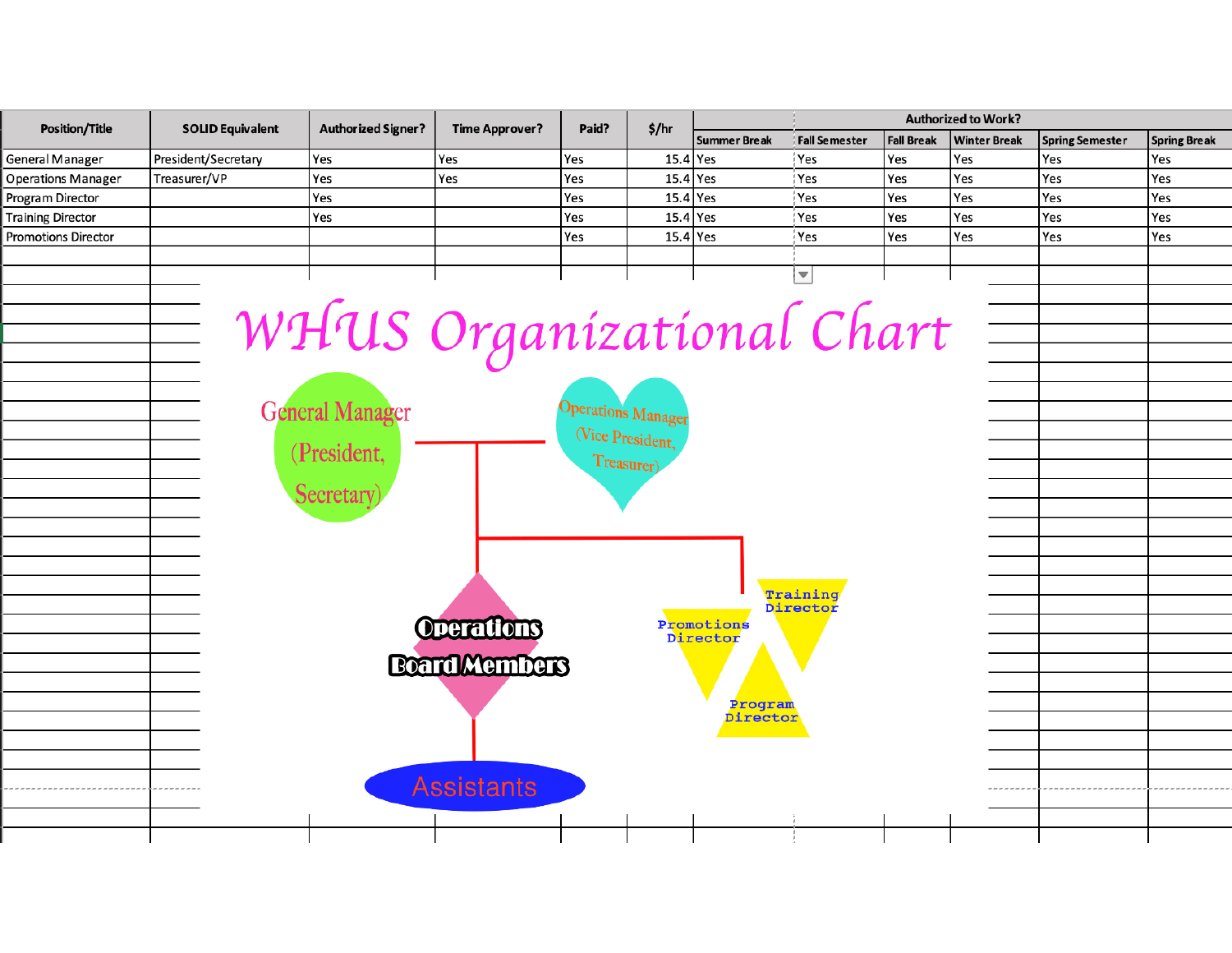|                                     | FY21 Actual              | <b>FY22 Budget</b> | <b>FY23 Budget</b> | <b>Notes</b>                                                                                                                    |
|-------------------------------------|--------------------------|--------------------|--------------------|---------------------------------------------------------------------------------------------------------------------------------|
| <b>REVENUES</b>                     |                          |                    |                    |                                                                                                                                 |
| 515.00 Contractual Services - Tower | 97,658                   | 97,658             | 97,658             | Change estimate from 91.810 to 97.658 - Higher Verizon Fee<br>VER - 44,832 ATT- 46,826 CT Public -6,000                         |
| 516.00 Co-Sponsorships - Athletics  |                          | 5,000              | 5,000              | Change estimate to 0 from 5,000                                                                                                 |
| 520.00 Sales Revenue                | 20                       | 530                | 530                |                                                                                                                                 |
| 546.00 Interest Revenue             | 768                      | 1,500              | 1,500              | Reduce interest estimate due to smaller surplus                                                                                 |
| 547.00 Student Fee Revenue          | 244,774                  | 325,000            | 325,000            | Reduce FY21 due to COVID19 Fee Reduction                                                                                        |
| <b>Total Revenues</b>               | 343,220                  | 429,688            | 429,688            |                                                                                                                                 |
| <b>EXPENSES</b>                     |                          |                    |                    |                                                                                                                                 |
| 603.00 Gifts                        | 373                      | 1,100              | 1,100              | Grad Stoles, Incentive gifts to staff                                                                                           |
| 605.00 Postage                      | 358                      | 650                | 400                | merch pack mailing - add \$500                                                                                                  |
| 606.00 Printing                     | 437                      | 750                | 750                | Posters, flyers, zine                                                                                                           |
| 607.00 Promo Items                  | 1,225                    | 10,000             | 10,000             |                                                                                                                                 |
| 608.10 Org Refreshments             |                          | 3,300              | 3,300              |                                                                                                                                 |
| 608.20 Event Refreshments           | $\overline{\phantom{a}}$ | 800                | 800                | Trick or Treat, Concert Refreshments                                                                                            |
| 610.10 Office Supplies              | 112                      | 1,000              | 1,000              |                                                                                                                                 |
| 610.10 Studio Supplies              | 362                      | 1,500              | 1,500              |                                                                                                                                 |
| 610.10 Computer Supplies            | 72                       | 500                | 500                |                                                                                                                                 |
| 610.20 Event Supplies               | 192                      | 300                | 300                |                                                                                                                                 |
| 611.00 Telephones                   | 8,128                    | 8,700              | 8,700              | Fiber Connection, Office & Studio Phones, broadband cards                                                                       |
| 612.00 Advertising                  | 66                       | 3,000              | 3,000              |                                                                                                                                 |
| 615.00 Copyright Fees               | 1,914                    | 1,950              | 1,950              | Change from 1,775 to 1,950 - Soundexchange 1,750 Sesac 200                                                                      |
| 615.00 Web Services                 | 4,322                    | 5,000              | 5,000              | <b>Hosting Services</b>                                                                                                         |
| 615.00 Miscellaneous Fees           | 3,271                    | 4,375              | 4,375              | Adobe Licenses, Spinatron, CD Lookups, Misc                                                                                     |
| 615.20 Events and Programs          | 18,850                   | 80,000             | 80,000             |                                                                                                                                 |
| 610.00 Co-Sponsorship               |                          | 5,000              | 5,000              |                                                                                                                                 |
| 622.00 Registration Fees            |                          | 5,000              | 5,000              | SXSW Conference                                                                                                                 |
| 623.00 Rent Expense                 |                          | 350                | 350                | Alumni Center for end of year staff event                                                                                       |
| 624.00 Staff Development Travel     |                          | 25,000             | 25,000             | SXSW Conference                                                                                                                 |
| 624.00 Sports Travel                | (575)                    | 32,000             | 32,000             |                                                                                                                                 |
| 625.00 Equipment < \$1K             | 7,649                    | 10,000             | 10,000             |                                                                                                                                 |
| 626.00 Equipment > \$1K             | 2,242                    | 250,000            | 10,000             | Does no include automation system                                                                                               |
| 627.00 Insurance                    | 10,035                   | 11,000             | 11,000             | Tower Insurance \$5,000, Business 3,000, Media 3,000                                                                            |
| 628.00 Repairs                      |                          | 1,500              | 1,500              |                                                                                                                                 |
| 640.00 Business Taxes               | (1,709)                  | 20,000             | 20,000             |                                                                                                                                 |
| 642.00 Student Wages                | 57,864                   | 109,230            | 116,529            | Assumes all positions filled and max hours worked - hourly rate<br>increases due to min wage change -Consider budgeting for 80% |
| 643.00 Non Student Wages            | 115,759                  | 115,300            | 119,336            | Changes due to Program Coordinator Position upgrade and retroactive                                                             |
| 645.00 Non Student Fringe Benefits  | 74,003                   | 77,064             | 82,148             | pay for FY20 paid in FY21                                                                                                       |
| TOTAL                               | 304,950                  | 784,369            | 560,538            |                                                                                                                                 |
|                                     |                          |                    |                    |                                                                                                                                 |
| Beginning Surplus                   | 593,577                  | 631,847            | 277,166            |                                                                                                                                 |
| Net Income/(Loss)                   | 38,270                   | (354, 681)         | (130, 850)         |                                                                                                                                 |
| <b>Ending Surplus</b>               | 631,847                  | 277,166            | 146,316            |                                                                                                                                 |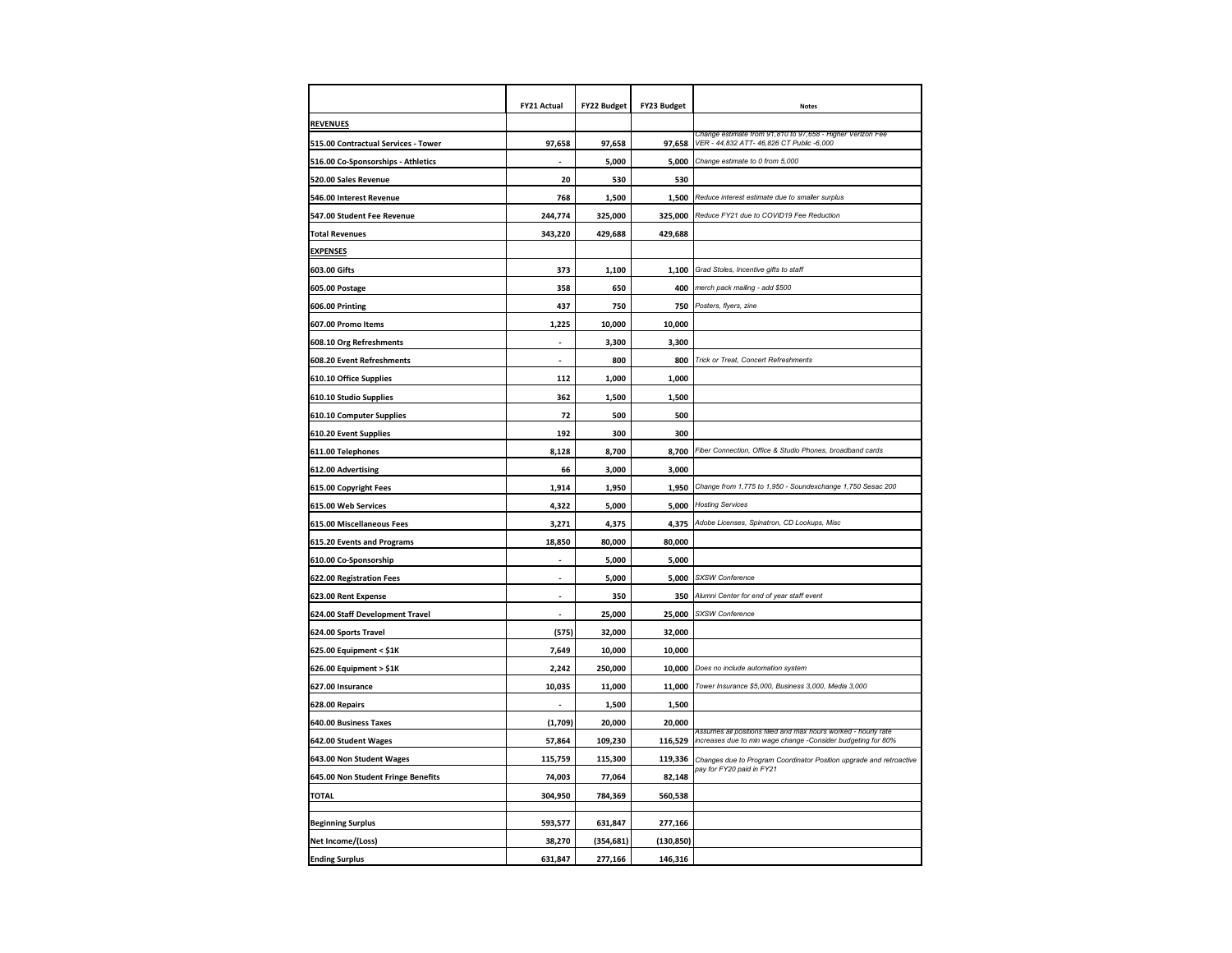# 08/03/21 WHUS Profit & Loss Budget vs. Actual July 2020 through June 2021

|                                                            | Jul '20 - Jun 21 | Budget       | \$ Over Budget |
|------------------------------------------------------------|------------------|--------------|----------------|
| Ordinary Income/Expense                                    |                  |              |                |
| Income                                                     |                  |              |                |
| 515 · CONTRACTUAL SERVICES                                 |                  |              |                |
| 515.1 · Tower Fees                                         | 97,657.80        | 97,658.00    | (0.20)         |
| Total 515 · CONTRACTUAL SERVICES<br>520 · SALES REVENUE    | 97,657.80        | 97,658.00    | (0.20)         |
| 520.1 Admissions to Events                                 | 19.60            | 530.00       | (510.40)       |
| Total 520 · SALES REVENUE                                  | 19.60            | 530.00       | (510.40)       |
| 524 · Travel Revenue                                       | 575.11           | 0.00         | 575.11         |
| 531 · Miscellaneous Revenue                                | 13.00            | 0.00         | 13.00          |
| 540 · Business Taxes Revenue                               | 18,586.98        | 0.00         | 18,586.98      |
| 546 · Interest Revenue                                     | 768.17           | 1,500.00     | (731.83)       |
| 547 · Student Fee Revenue                                  | 244,774.35       | 260,000.00   | (15, 225.65)   |
| <b>Total Income</b>                                        | 362,395.01       | 359,688.00   | 2,707.01       |
| <b>Gross Profit</b>                                        | 362,395.01       | 359,688.00   | 2,707.01       |
| Expense                                                    |                  |              |                |
| $603 \cdot$ Gifts                                          | 372.84           | 1,100.00     | (727.16)       |
| 605 · Postage/Shipping                                     | 357.56           | 1,000.00     | (642.44)       |
| 606 · Printing Expense                                     | 436.90           | 750.00       | (313.10)       |
| 607 · Promotional Items                                    | 1,224.76         | 2,000.00     | (775.24)       |
| 608 · REFRESHMENTS                                         |                  |              |                |
| $608.2 \cdot$ Refreshments - Events                        | 0.00             | 600.00       | (600.00)       |
| Total 608 · REFRESHMENTS                                   | 0.00             | 600.00       | (600.00)       |
| 610 · SUPPLIES & MATERIALS                                 |                  |              |                |
| 610.1 · Organization                                       |                  |              |                |
| 610.11 · Supplies - Office                                 | 111.87           | 1,000.00     | (888.13)       |
| 610.12 · Supplies - Studios                                | 361.98           | 1,000.00     | (638.02)       |
| 610.13 · Supplies - Computers                              | 71.97            | 500.00       | (428.03)       |
| Total 610.1 · Organization                                 | 545.82           | 2,500.00     | (1,954.18)     |
| 610.2 · Events and Programs                                | 191.98           | 100.00       | 91.98          |
| Total 610 · SUPPLIES & MATERIALS                           | 737.80           | 2,600.00     | (1,862.20)     |
| 611 · Telephone Expense                                    |                  |              |                |
| $611.01 \cdot$ Telephones - Office & Studios               | 8,128.04         | 8,700.00     | (571.96)       |
| Total 611 · Telephone Expense                              | 8,128.04         | 8,700.00     | (571.96)       |
| 612 · Advertising Expense                                  | 66.06            | 400.00       | (333.94)       |
| 615 · CONTRACTUAL SERVICES EXPENSE<br>615.1 · Organization |                  |              |                |
| 615.13 Copyright Fees                                      | 1,914.00         | 1,950.00     | (36.00)        |
| 615.15 · Internet Services Fees                            | 4,321.85         | 5,000.00     | (678.15)       |
| $615.17 \cdot$ Misc. Fees                                  | 3,271.35         | 4,375.00     | (1, 103.65)    |
| Total 615.1 · Organization                                 | 9,507.20         | 11,325.00    | (1,817.80)     |
| 615.2 · Events/Programs Fees                               | 18,850.00        | 20,000.00    | (1, 150.00)    |
| Total 615 · CONTRACTUAL SERVICES EXPENSE                   | 28,357.20        | 31,325.00    | (2,967.80)     |
| 616 · Co - Sponsorship Expense                             | 0.00             | 5,000.00     | (5,000.00)     |
| 623 · Rent Expense                                         | 0.00             | 350.00       | (350.00)       |
| 625 · Equipment / Durable Goods                            | 7,649.14         | 10,000.00    | (2,350.86)     |
| 626 · Capital Equipment Expense                            | 2,242.38         | 60,000.00    | (57, 757.62)   |
| 627 · Insurance Expense                                    | 10,048.00        | 11,000.00    | (952.00)       |
| $628 \cdot$ Repairs & Maintenance                          | 0.00             | 900.00       | (900.00)       |
| 640 · Business Tax Expense                                 | 16,876.00        | 20,000.00    | (3, 124.00)    |
| 642 · Wages - Student                                      | 57,864.90        | 134,264.00   | (76, 399.10)   |
| 643 · Wages - Non-Student                                  | 115,759.14       | 113,237.00   | 2,522.14       |
| 645 · Wage Tax Expense - Non Student                       |                  |              |                |
| 645.01 · Wage Taxes Non-student fringe                     | 74,003.75        | 73,659.00    | 344.75         |
| Total 645 · Wage Tax Expense - Non Student                 | 74,003.75        | 73,659.00    | 344.75         |
| <b>Total Expense</b>                                       | 324,124.47       | 476,885.00   | (152,760.53)   |
| Net Ordinary Income                                        | 38,270.54        | (117,197.00) | 155,467.54     |
| Net Income                                                 | 38,270.54        | (117,197.00) | 155,467.54     |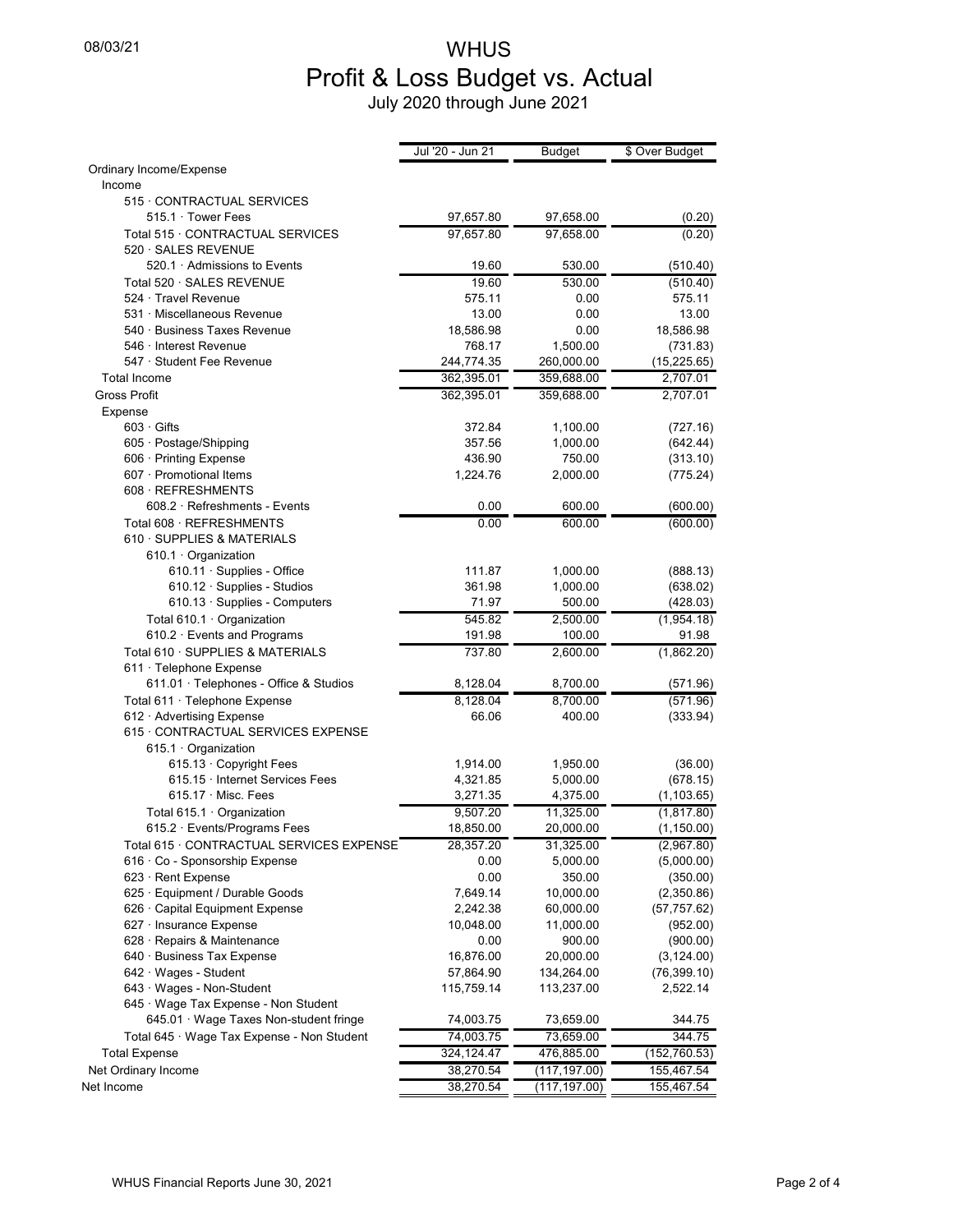# 08/03/21 WHUS Profit & Loss - Cash Basis

July 2020 through June 2021

|                                          | Jul '20 - Jun 21       |
|------------------------------------------|------------------------|
| Ordinary Income/Expense                  |                        |
| Income                                   |                        |
| 515 CONTRACTUAL SERVICES                 |                        |
| 515.1 Tower Fees                         | 97,657.80              |
| Total 515 CONTRACTUAL SERVICES           | $\overline{97},657.80$ |
| 520 · SALES REVENUE                      |                        |
| 520.1 Admissions to Events               | 19.60                  |
| Total 520 · SALES REVENUE                | 19.60                  |
| 524 · Travel Revenue                     | 575.11                 |
| 531 · Miscellaneous Revenue              | 13.00                  |
| 546 · Interest Revenue                   | 768.17                 |
| 547 · Student Fee Revenue                | 244,774.35             |
| <b>Total Income</b>                      | 343,808.03             |
| <b>Gross Profit</b>                      | 343,808.03             |
| Expense                                  |                        |
| $603 \cdot$ Gifts                        | 372.84                 |
| 605 · Postage/Shipping                   | 357.56                 |
| 606 · Printing Expense                   | 436.90                 |
| 607 · Promotional Items                  | 649.64                 |
| 610 · SUPPLIES & MATERIALS               |                        |
| 610.1 Organization                       | 545.82                 |
| 610.2 · Events and Programs              | 191.98                 |
| Total 610 · SUPPLIES & MATERIALS         | 737.80                 |
| 611 · Telephone Expense                  | 8,128.00               |
| 612 Advertising Expense                  | 66.06                  |
| 615 · CONTRACTUAL SERVICES EXPENSE       |                        |
| 615.1 Organization                       | 9,488.55               |
| 615.2 · Events/Programs Fees             | 18,850.00              |
| Total 615 · CONTRACTUAL SERVICES EXPENSE | 28,338.55              |
| 624 · Travel Expense                     | 830.46                 |
| 625 · Equipment / Durable Goods          | 7,649.14               |
| 626 · Capital Equipment Expense          | 2,242.38               |
| 627 · Insurance Expense                  | 7,379.00               |
| 640 · Business Tax Expense               | 16,949.00              |
| 642 · Wages - Student                    | 57,708.65              |
| 643 · Wages - Non-Student                | 117,980.79             |
| 645 · Wage Tax Expense - Non Student     | 73,993.66              |
| <b>Total Expense</b>                     | 323,820.43             |
| Net Ordinary Income                      | 19,987.60              |
| Net Income                               | 19,987.60              |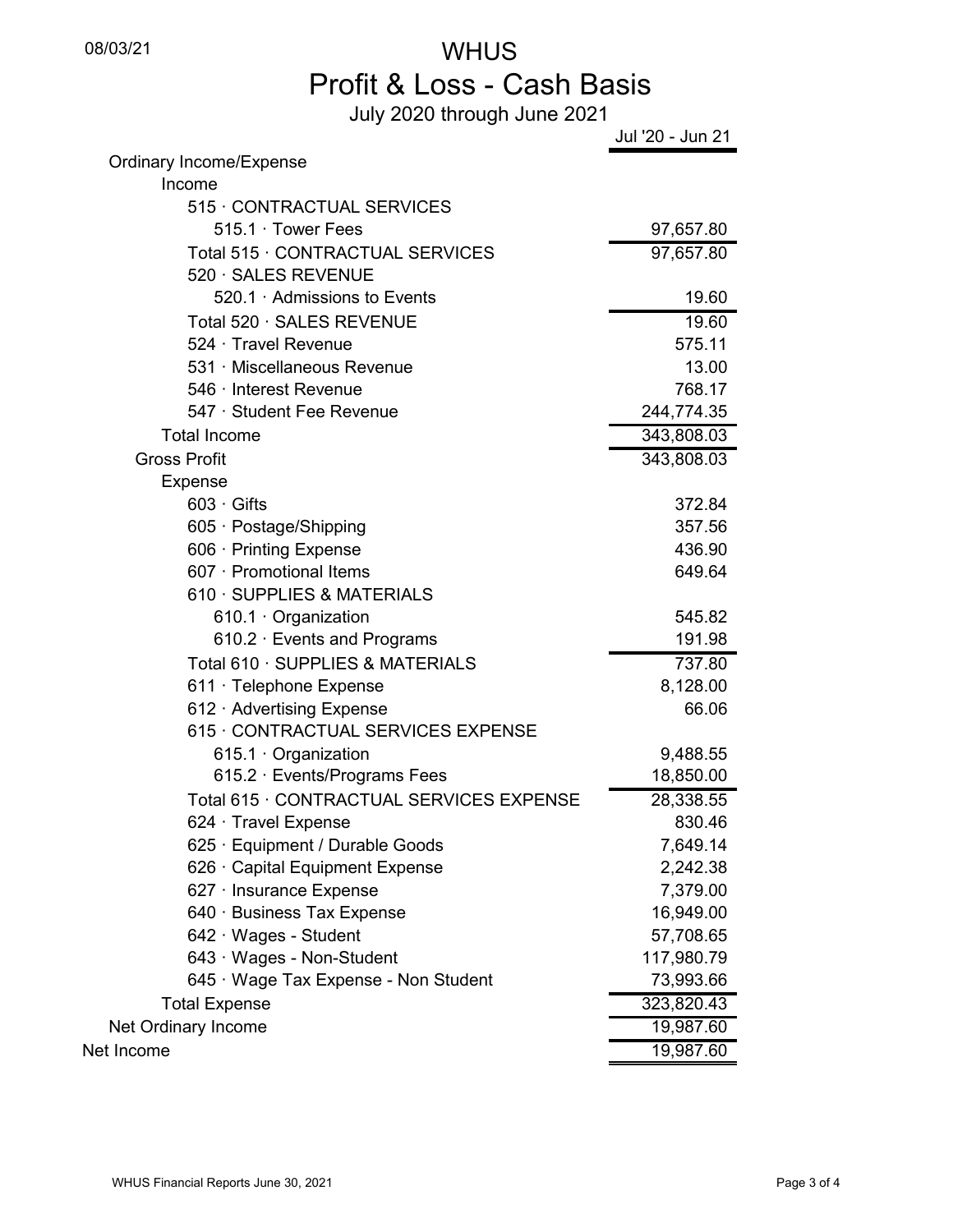|                                     | <b>FY21 Actual</b>       | <b>FY22 Budget</b> | <b>FY23 Budget</b> | FY24 Budget | <b>Notes</b>                                                                                                     |
|-------------------------------------|--------------------------|--------------------|--------------------|-------------|------------------------------------------------------------------------------------------------------------------|
| <b>REVENUES</b>                     |                          |                    |                    |             |                                                                                                                  |
| 515.00 Contractual Services - Tower | 97,658                   | 97,658             | 97,658             |             | Change estimate from 91,810 to 97,658 - Higher Verizon Fee<br>97,658   VER - 44,832 ATT- 46,826 CT Public -6,000 |
| 516.00 Co-Sponsorships - Athletics  |                          | 5,000              | 5,000              | 5,000       | Change estimate to 0 from 5,000                                                                                  |
| 520.00 Sales Revenue                | 20                       | 530                | 530                | 530         |                                                                                                                  |
| 546.00 Interest Revenue             | 768                      | 1,500              | 1,500              | 1,500       | Reduce interest estimate due to smaller surplus                                                                  |
| 547.00 Student Fee Revenue          | 244,774                  | 325,000            | 325,000            |             | 325,000 Reduce FY21 due to COVID19 Fee Reduction                                                                 |
| <b>Total Revenues</b>               | 343,220                  | 429,688            | 429,688            | 429,688     |                                                                                                                  |
| <b>EXPENSES</b>                     |                          |                    |                    |             |                                                                                                                  |
| 603.00 Gifts                        | 373                      | 1,100              | 1,100              |             | 1,100 Grad Stoles, Incentive gifts to staff                                                                      |
| 605.00 Postage                      | 358                      | 650                | 400                | 400         | merch pack mailing - add \$500                                                                                   |
| 606.00 Printing                     | 437                      | 750                | 750                | 750         | Posters, flyers, zine                                                                                            |
| 607.00 Promo Items                  | 1,225                    | 10,000             | 10,000             | 10,000      |                                                                                                                  |
| 608.10 Org Refreshments             | $\overline{\phantom{a}}$ | 3,300              | 3,300              | 3,300       |                                                                                                                  |
| 608.20 Event Refreshments           | $\blacksquare$           | 800                | 800                | 800         | Trick or Treat, Concert Refreshments                                                                             |
| 610.10 Office Supplies              | 112                      | 1,000              | 1,000              | 1,000       |                                                                                                                  |
| 610.10 Studio Supplies              | 362                      | 1,500              | 1,500              | 1,500       |                                                                                                                  |
| 610.10 Computer Supplies            | 72                       | 500                | 500                | 500         |                                                                                                                  |
| 610.20 Event Supplies               | 192                      | 300                | 300                | 300         |                                                                                                                  |
| 611.00 Telephones                   | 8,128                    | 8,700              | 8,700              |             | 8,700 Fiber Connection, Office & Studio Phones, broadband cards                                                  |
| 612.00 Advertising                  | 66                       | 3,000              | 3,000              | 3,000       |                                                                                                                  |
| 615.00 Copyright Fees               | 1,914                    | 1,950              | 1,950              | 1,950       | Change from 1,775 to 1,950 - Soundexchange 1,750 Sesac 200                                                       |
| 615.00 Web Services                 | 4,322                    | 5,000              | 5,000              | 5,000       | <b>Hosting Services</b>                                                                                          |
| 615.00 Miscellaneous Fees           | 3,271                    | 4,375              | 4,375              |             | 4,375 Adobe Licenses, Spinatron, CD Lookups, Misc                                                                |
| 615.20 Events and Programs          | 18,850                   | 80,000             | 80.000             | 80,000      |                                                                                                                  |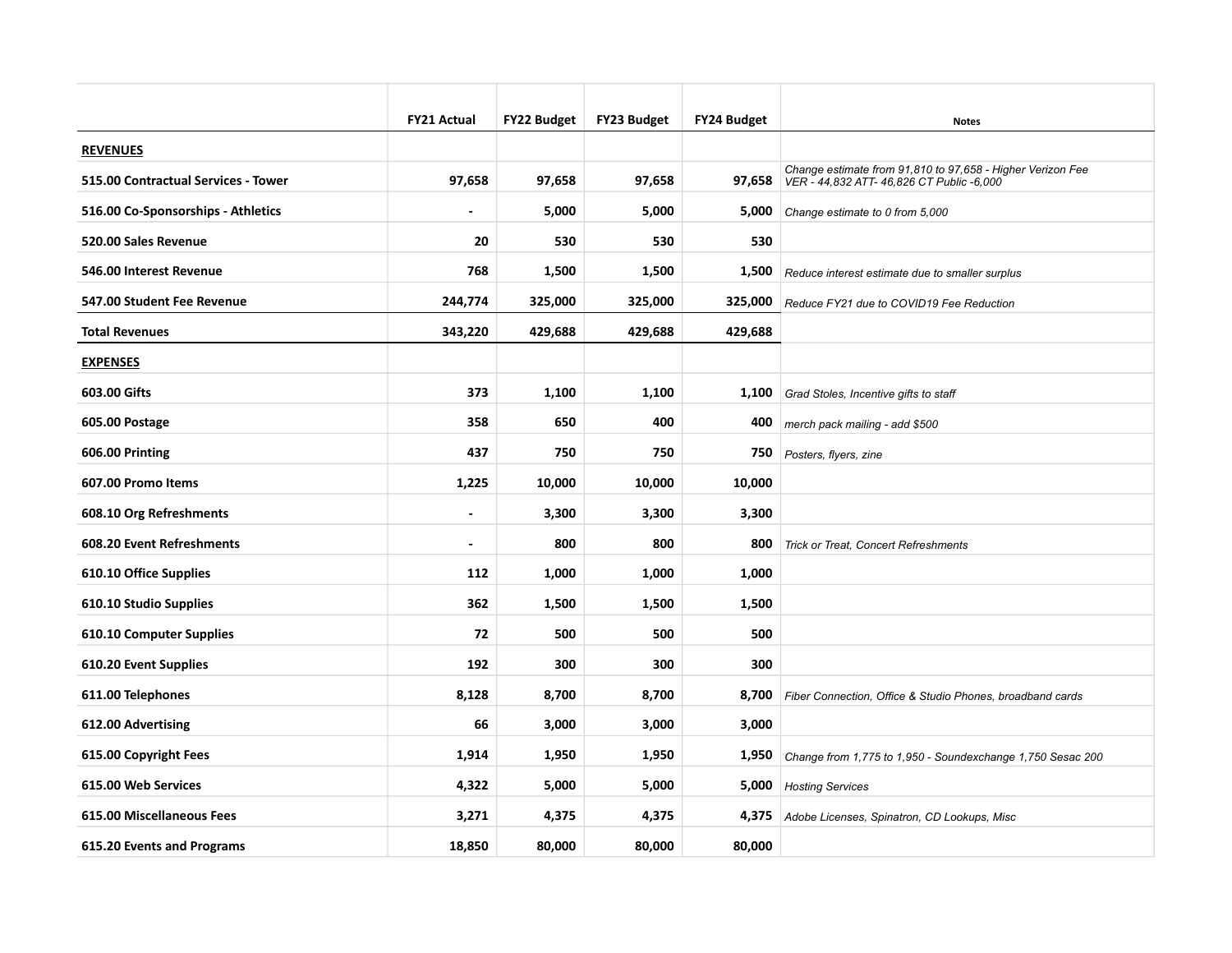|                                    | <b>FY21 Actual</b>       | <b>FY22 Budget</b> | FY23 Budget | <b>FY24 Budget</b> | <b>Notes</b>                                                                                                                               |
|------------------------------------|--------------------------|--------------------|-------------|--------------------|--------------------------------------------------------------------------------------------------------------------------------------------|
| 610.00 Co-Sponsorship              | ٠                        | 5,000              | 5,000       | 5,000              |                                                                                                                                            |
| 622.00 Registration Fees           | $\overline{\phantom{a}}$ | 5,000              | 5,000       | 5,000              | <b>SXSW Conference</b>                                                                                                                     |
| 623.00 Rent Expense                | -                        | 350                | 350         |                    | 350 Alumni Center for end of year staff event                                                                                              |
| 624.00 Staff Development Travel    | ٠                        | 25,000             | 25,000      | 25,000             | <b>SXSW Conference</b>                                                                                                                     |
| 624.00 Sports Travel               | (575)                    | 32,000             | 32,000      | 32,000             |                                                                                                                                            |
| 625.00 Equipment < $$1K$           | 7,649                    | 10,000             | 10,000      | 10,000             |                                                                                                                                            |
| $626.00$ Equipment > \$1K          | 2,242                    | 250,000            | 10,000      | 10,000             | Does no include automation system                                                                                                          |
| 627.00 Insurance                   | 10,035                   | 11,000             | 11,000      | 11,000             | Tower Insurance \$5,000, Business 3,000, Media 3,000                                                                                       |
| 628.00 Repairs                     | ٠                        | 1,500              | 1,500       | 1,500              |                                                                                                                                            |
| 640.00 Business Taxes              | (1,709)                  | 20,000             | 20,000      | 20,000             |                                                                                                                                            |
| 642.00 Student Wages               | 57,864                   | 109,230            | 109,230     | 109,230            | budgeting for 80% of payroll (100% meaning all positions filled and max<br>hours worked), because usually students will not work max hours |
| 643.00 Non Student Wages           | 115,759                  | 115,300            | 119,336     | 119,336            | Changes due to Program Coordinator Position upgrade and retroactive                                                                        |
| 645.00 Non Student Fringe Benefits | 74,003                   | 77,064             | 82,148      | 82,148             | pay for FY20 paid in FY21                                                                                                                  |
| <b>TOTAL</b>                       | 304,950                  | 784,369            | 553,239     | 553,239            |                                                                                                                                            |
|                                    |                          |                    |             |                    |                                                                                                                                            |
| <b>Beginning Surplus</b>           | 593,577                  | 631,847            | 277,166     | 153,615            |                                                                                                                                            |
| Net Income/(Loss)                  | 38,270                   | (354, 681)         | (123, 551)  | (123, 551)         |                                                                                                                                            |
| <b>Ending Surplus</b>              | 631,847                  | 277,166            | 153,615     | 30,064             |                                                                                                                                            |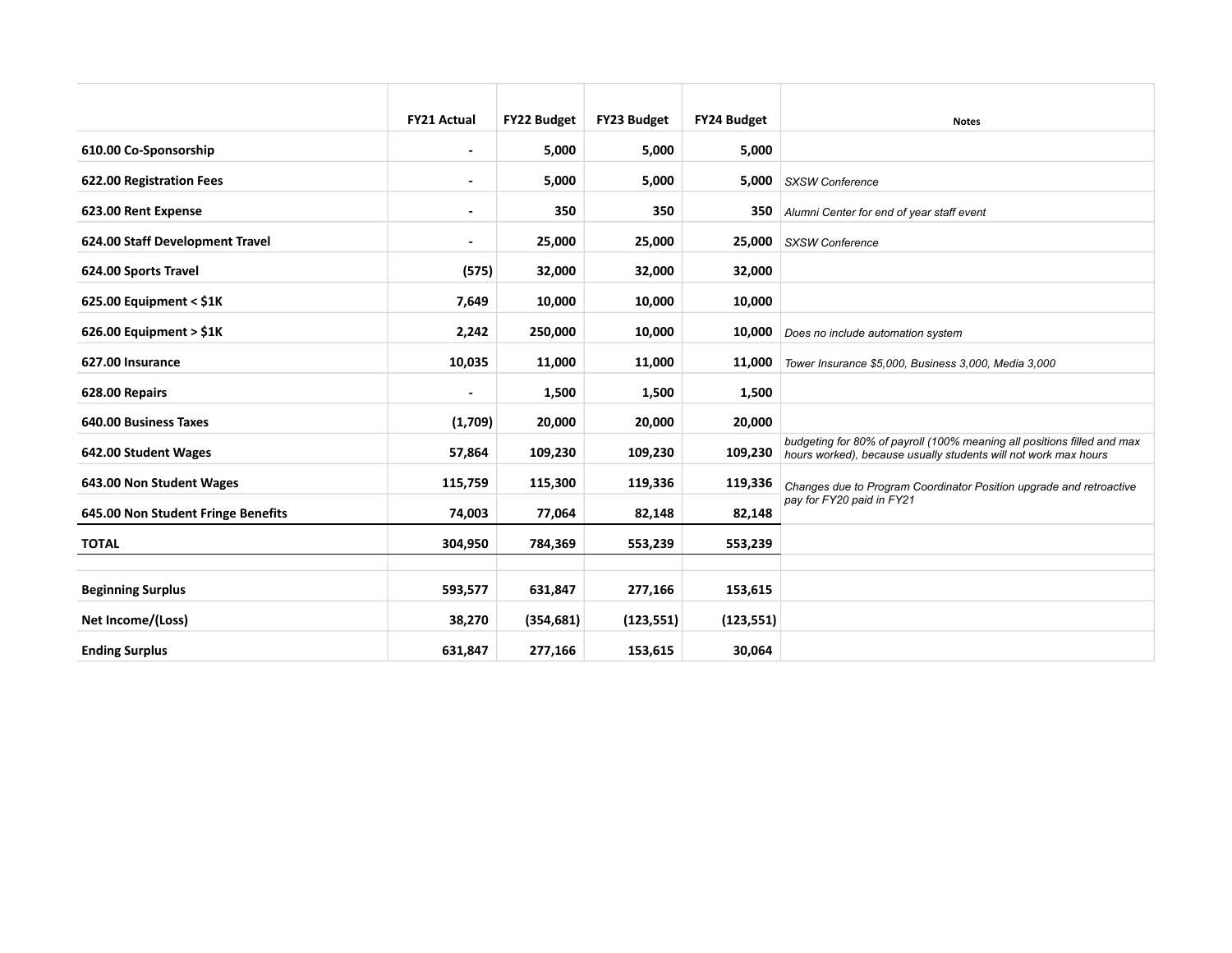Due to an issue obtaining documentation for our September and October monthly bills, I don't believe our Quickbooks are up to date to pull a profit and loss report. Now that the semester has started again, we are hoping to work with TSOS to resolve this issue in the next week and will have this report done for the final submission.